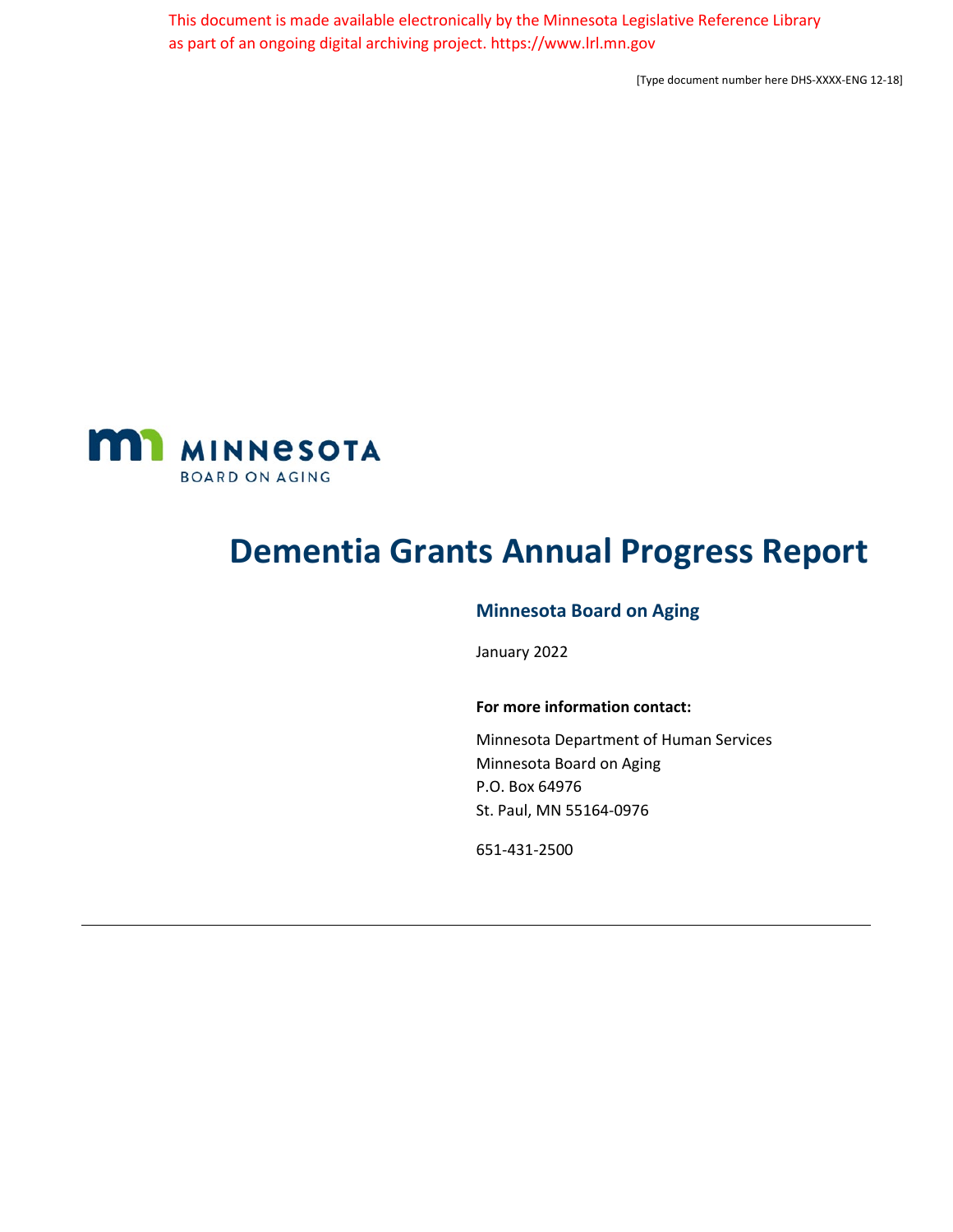

For accessible formats of this information or assistance with additional equal access to human services, write to mba.dhs@state.mn.us, call 651-431-2500, or use your preferred relay service. ADA1 (2-18)

Minnesota Statutes, Chapter 3.197, requires the disclosure of the cost to prepare this report. The estimated cost of preparing this report is \$3,125.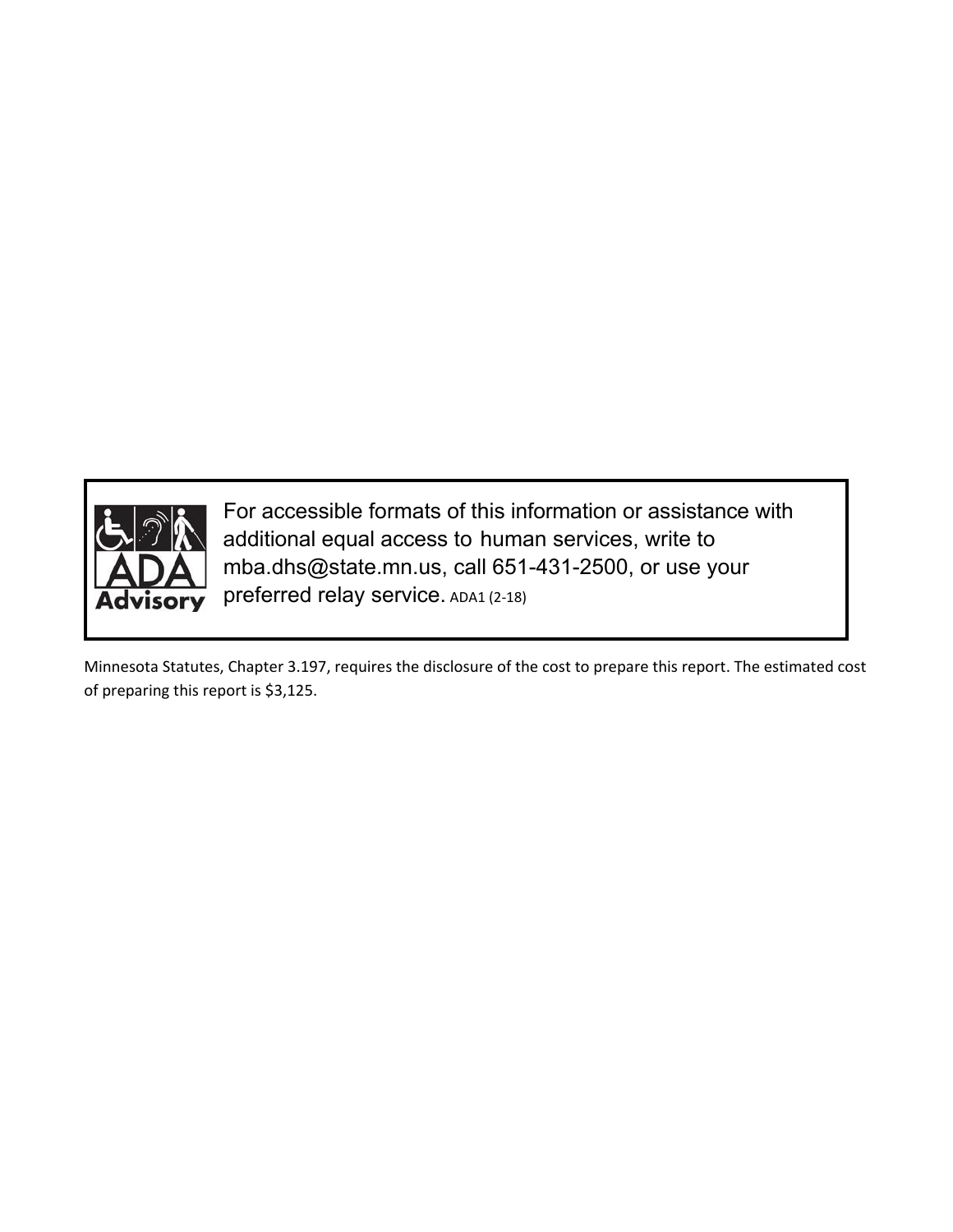# <span id="page-2-0"></span>**Contents**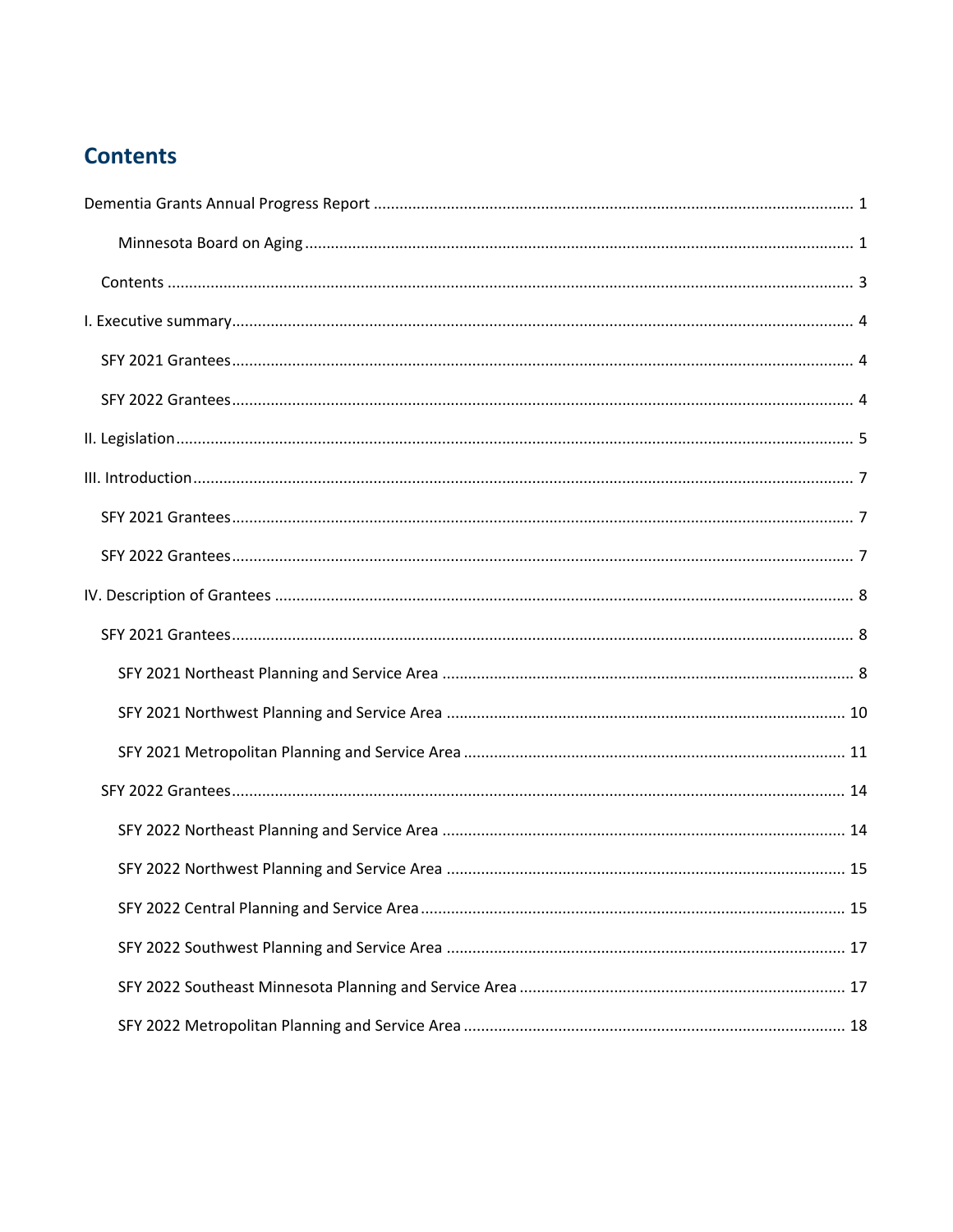# <span id="page-3-0"></span>**I. Executive summary**

In 2015, the Minnesota Legislature amended Minnesota Statutes 256.975 creating a competitive grant program administered by the Minnesota Board on Aging (MBA) that focuses on dementia and its impacts on persons with dementia, family and friends caregiving for persons with dementia and communities. The Legislature has appropriated \$1.5 million in each biennium since the 2016/2017 biennium for this program.

The MBA awarded \$741,781 through a fifth competitive Request for Proposal (RFP) to twelve applicants for state fiscal year (SFY) 2021 and awarded an additional \$729,172 through a sixth competitive RFP to twelve applicants for SFY 2022 at its June 2021 meeting. In each year, the grants support regional and local projects that increase awareness of Alzheimer's disease and related dementias (ADRD), increase the rate of cognitive testing, promote the benefits of early diagnosis and connect family, friends and neighbors caregiving for persons with ADRD to education and resources.

Since the inception of the MBA Dementia grants, 60,748 persons were provided general awareness education and training, including community members, healthcare professionals, emergency personnel and business owners and their employees; 6,053 family, friends, and neighbors caregiving were supported; and 5,867 persons suspected or diagnosed with Alzheimer's or other dementias were provided services, supports, and resources.

# <span id="page-3-1"></span>**SFY 2021 Grantees**

The SFY 2021 grantees represent four out of seven of the state's planning and service areas and received grants ranging from \$19,635 to \$114,348. The grant period was from July 1, 2020, to June 30, 2021. As of July 15, 2021, SFY 21 grantees successfully administered general awareness and education training to 1,222 persons that included 258 from grantee partner staff, 53 community business owners, 35 health care professionals, two emergency personnel, and 36 internal grantee staff. SFY 21 grantees arranged services and resources for 2,595 family, friends and neighbors caregiving, and to persons suspected or diagnosed with ADRD; and administered 131 memory screens and 15 standard cognitive tests. Approximately 255—or ten percent—of services and resources arranged were for diverse caregivers and/or persons with ADRD or suspected of having it. Ninety-five persons were provided culturally-specific memory screens and/or cognitive tests.

# <span id="page-3-2"></span>**SFY 2022 Grantees**

The SFY 2022 grantees are located in six state planning and service areas with grants ranging from \$14,927 to \$150,000. The grant period is from August 1, 2021 to June 30, 2022. Work initiated in Quarter 1 is described below.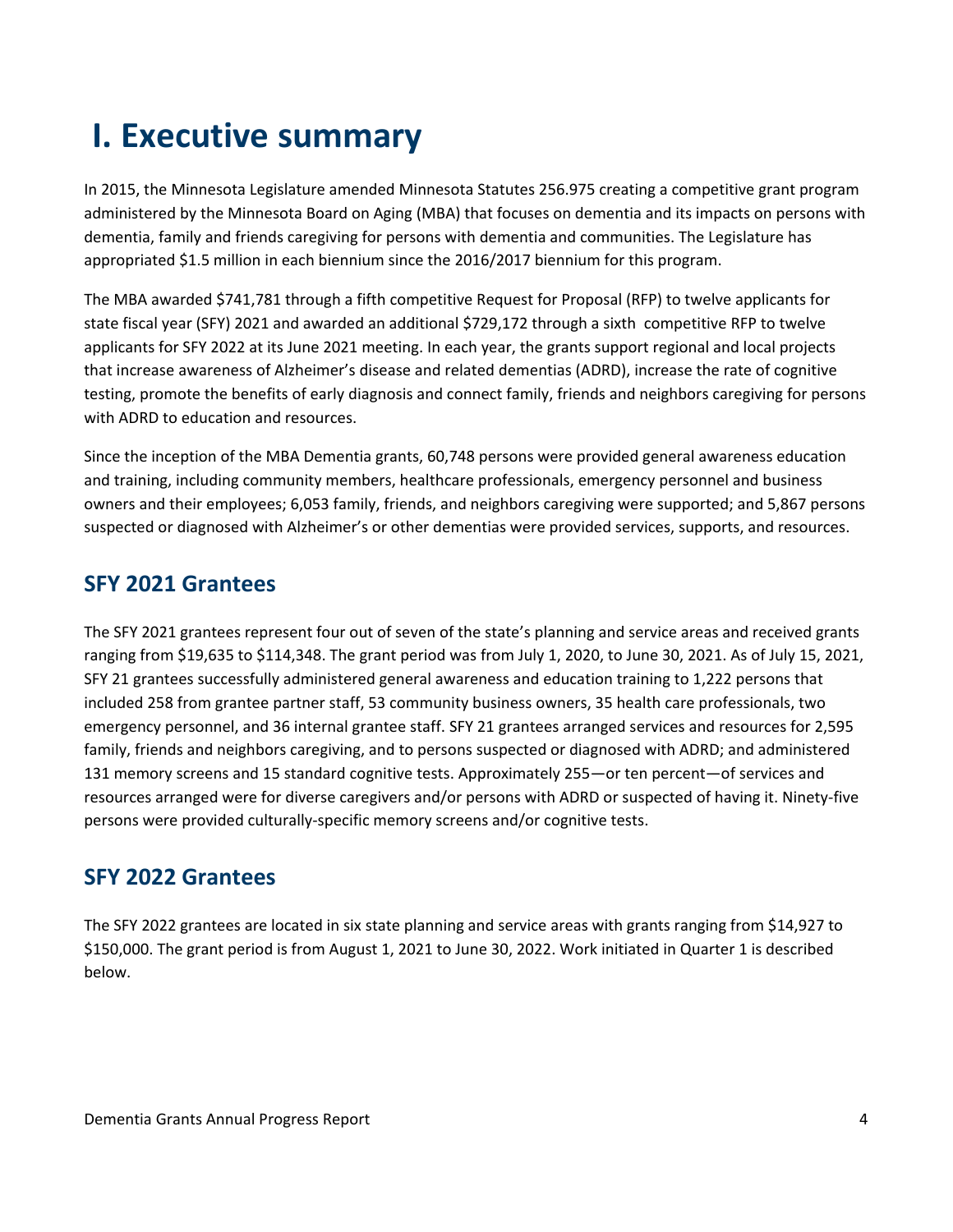# <span id="page-4-0"></span>**II. Legislation**

Minnesota Statutes section 256.975 MINNESOTA BOARD ON AGING.

Subd. 11. Regional and local dementia grants.

(a) The Minnesota Board on Aging shall award competitive grants to eligible applicants for regional and local projects and initiatives targeted to a designated community, which may consist of a specific geographic area or population, to increase awareness of Alzheimer's disease and other dementias, increase the rate of cognitive testing in the population at risk for dementias, promote the benefits of early diagnosis of dementias, or connect individuals caregiving for persons with dementia to education and resources.

(b) The project areas for grants include:

(1) local or community-based initiatives to promote the benefits of physician consultations for all individuals who suspect a memory or cognitive problem;

(2) local or community-based initiatives to promote the benefits of early diagnosis of Alzheimer's disease and other dementias; and

(3) local or community-based initiatives to provide informational materials and other resources to individuals caregiving for persons with dementia.

(c) Eligible applicants for local and regional grants may include, but are not limited to, community health boards, school districts, colleges and universities, community clinics, tribal communities, nonprofit organizations, and other health care organizations.

(d) Applicants must:

(1) describe the proposed initiative, including the targeted community and how the initiative meets the requirements of this subdivision; and

(2) identify the proposed outcomes of the initiative and the evaluation process to be used to measure these outcomes.

(e) In awarding the regional and local dementia grants, the Minnesota Board on Aging must give priority to applicants who demonstrate that the proposed project:

(1) is supported by and appropriately targeted to the community the applicant serves;

(2) is designed to coordinate with other community activities related to other health initiatives, particularly those initiatives targeted at the elderly;

(3) is conducted by an applicant able to demonstrate expertise in the project areas;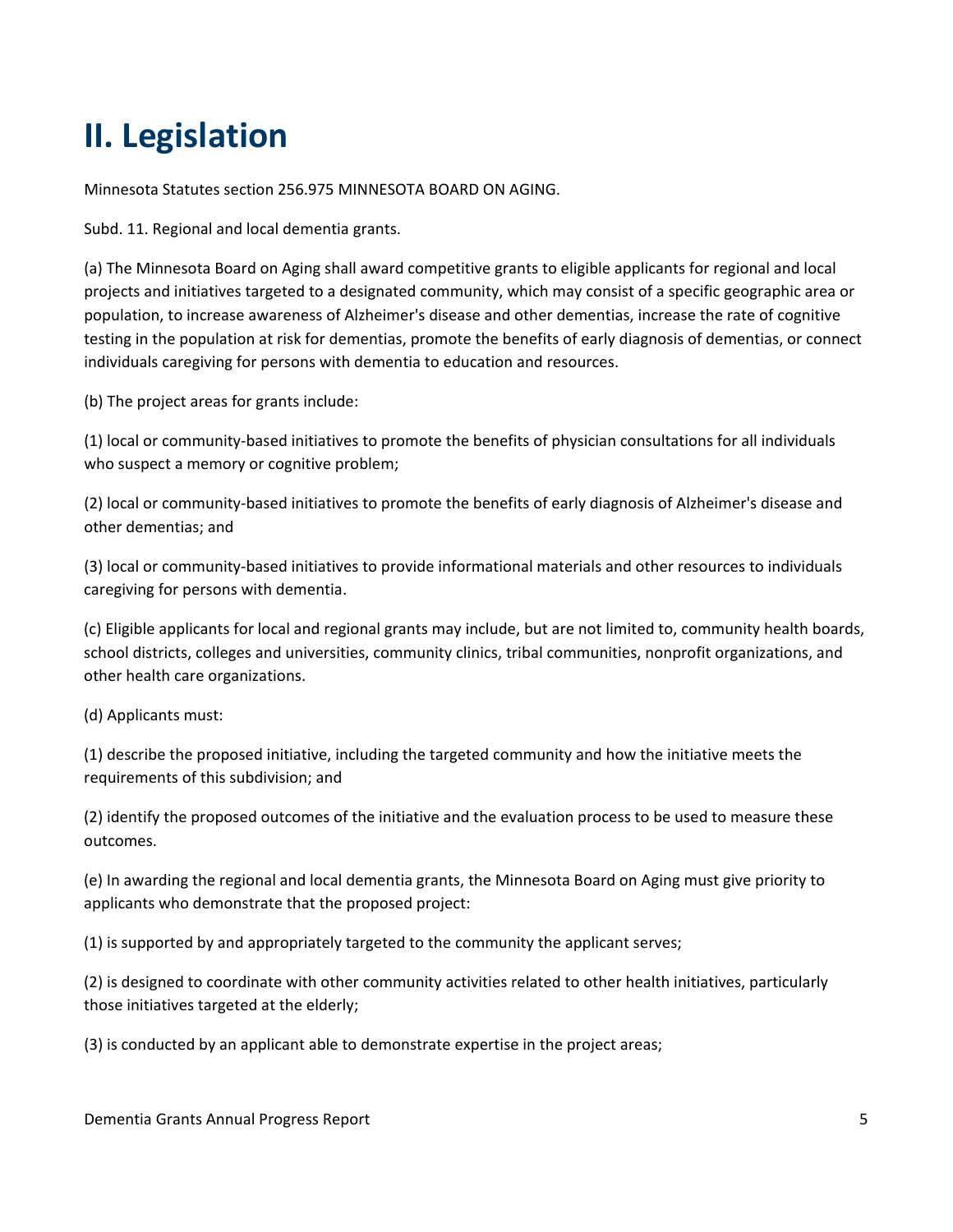(4) utilizes and enhances existing activities and resources or involves innovative approaches to achieve success in the project areas; and

(5) strengthens community relationships and partnerships to achieve the project areas.

(f) The board shall divide the state into specific geographic regions and allocate a percentage of the money available for the local and regional dementia grants to projects or initiatives aimed at each geographic region.

(g) The board shall award any available grants by January 1, 2016, and each July 1 thereafter.

(h) Each grant recipient shall report to the board on the progress of the initiative at least once during the grant period, and within two months of the end of the grant period shall submit a final report to the board that includes the outcome results.

(i) The Minnesota Board on Aging shall:

(1) develop the criteria and procedures to allocate the grants under this subdivision, evaluate all applicants on a competitive basis and award the grants, and select qualified providers to offer technical assistance to grant applicants and grantees. The selected provider shall provide applicants and grantees assistance with project design, evaluation methods, materials, and training; and

(2) submit by January 15, 2017, and on each January 15 thereafter, a progress report on the dementia grants programs under this subdivision to the chairs and ranking minority members of the senate and house of representatives committees and divisions with jurisdiction over health finance and policy. The report shall include:

(i) information on each grant recipient;

(ii) a summary of all projects or initiatives undertaken with each grant;

(iii) the measurable outcomes established by each grantee, an explanation of the evaluation process used to determine whether the outcomes were met, and the results of the evaluation; and

(iv) an accounting of how the grant funds were spent.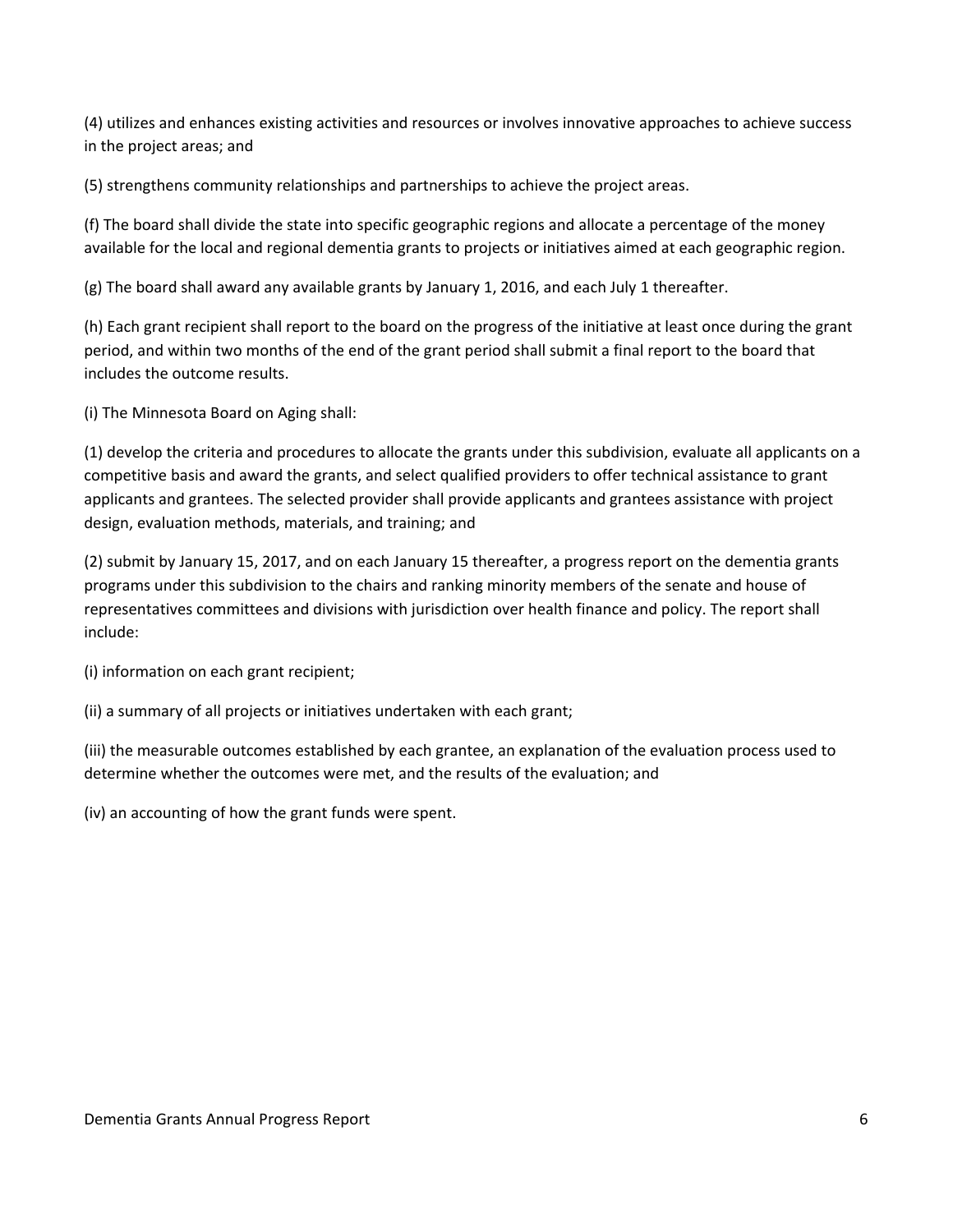# <span id="page-6-0"></span>**III. Introduction**

In 2015 the Minnesota Legislature amended Minnesota Statutes section 256.975 to create a competitive grants program administered by the Minnesota Board on Aging (MBA) that focuses on Alzheimer's disease and related dementias (ADRD) and its impacts on persons with dementia, family, friends and neighbors caregiving for persons with dementia, and communities. The Legislature has appropriated \$1.5 million in each biennium for this grant program.

The MBA sought proposals from qualified responders for regional and local projects to increase awareness of Alzheimer's disease, increase the rate of cognitive testing, promote the benefits of early diagnosis, or connect family and friends caregiving for persons with dementia to education and resources. During SFY 2021, the MBA awarded \$741,781. In SFY 2022, the MBA awarded \$729,172 in grant funds.

The COVID-19 Pandemic impacted SFY 2021 grantees and continues to challenge SFY 2022 grantees and those they serve. In order to counteract some of these issues, the Minnesota Board on Aging has allowed for great flexibility during this time. Each grantee has pivoted and responded accordingly to their community needs.

# <span id="page-6-1"></span>**SFY 2021 Grantees**

The RFP was open from February 3, 2020 to April 17, 2020. Twelve successful applications were approved by the Minnesota Board on Aging at its October meeting. Applicants for amounts in excess of \$50,000 were required to furnish 50 percent match of grant funds requested. Applicants for less than 2

The projects began July 20, 2020 and ended June 30, 2021. This is a review of the progress of the SFY 2021 grantees. Section IV. Description of Grantees, includes key outcomes of the grantees providing ADRD services.

# <span id="page-6-2"></span>**SFY 2022 Grantees**

The RFP was open from February 16, 2021 to May 7, 2021. Eleven successful applications were approved by the MBA at its June meeting. Applicants for amounts in excess of \$50,000 were required to furnish 50 percent match of grant funds requested. Applicants for less than \$50,000 did not need to provide a match.

The grant period began on August 1, 2021, with an end date of June 30, 2022. Initial progress of the SFY 2022 grantees providing ADRD services is included below in Section IV. Description of grantee activities is from their first quarter narrative reports.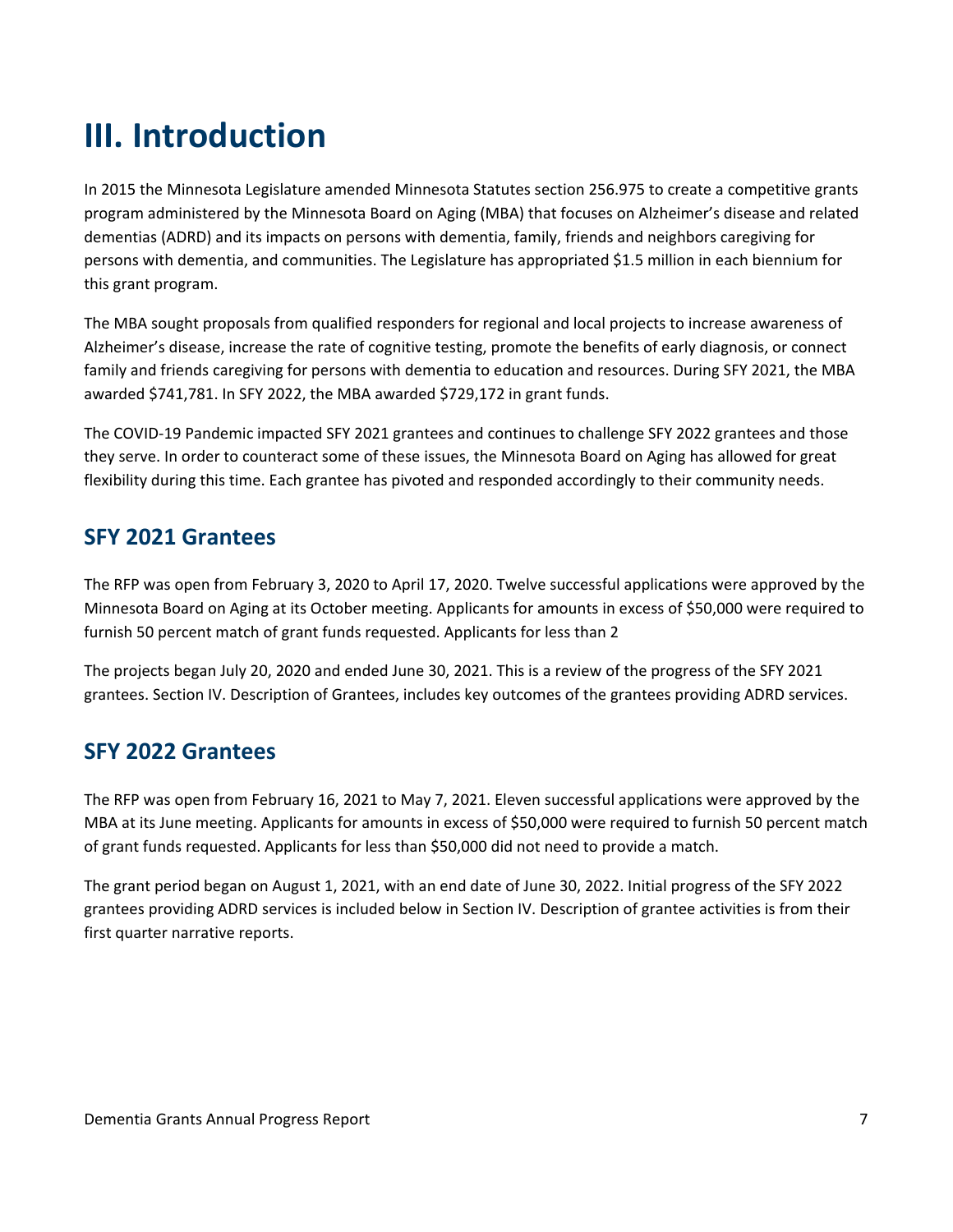# <span id="page-7-0"></span>**IV. Description of Grantees**

# <span id="page-7-1"></span>**SFY 2021 Grantees**

The SFY 2021 grantees included three health-focused organizations (one of which was a county health department and another a Living at Home Program); eight community organizations, including one serving the LGBTQ+ community; and one city.

All twelve grantees focused on raising awareness of Alzheimer's disease and related dementia in their communities. Four grantees included promotion of early identification, and five worked to connect family, friends and neighbors caregiving. Six grantees included promotion of early identification, and two focused on increasing cognitive testing of individuals.

Two SFY 2020 grantees were selected again through the SFY 2021 RFP process. Volunteers of America Minnesota submitted a new proposal expanding on work in diverse communities they had begun earlier. Northwoods Interfaith Volunteers Caregivers Program (d/b/a Northwoods Caregivers) received SFY 2021 funding to build upon past outreach work in the Native American and LGBTQ+ communities. These applications were evaluated and scored in competition with all the other SFY 2021 RFP applications.

All grantees offered services to family, friends and neighbors caregiving for persons with ADRD in order to connect them with services, education and resources.

Six grantees promoted the benefits of education and early diagnosis of dementia to specific cultural, ethnic, and minority populations, including African-American, American Indian, Korean, Lao, Hmong, and/or LGBTQ+ populations.

Two organizations focused efforts on providing arts engagement activities that integrate both the person with dementia and their caregiver.

Awards were distributed to rural and urban locations. Grant awards ranged from \$19,635 to \$114,348. Grantees are listed below by their state planning and service area and brief description that includes the award amount, project goals and outputs.

# <span id="page-7-2"></span>**SFY 2021 Northeast Planning and Service Area**

Northeast includes Aitkin, Carlton, Cook, Itasca, Koochiching, Lake, and St. Louis counties.

## **First Community Health Organization/The Victory Fund, Duluth, \$75,000**

Project goal: to provide increased enrichment and social activities for people with ADRD and their care partners including extensive community education and awareness through Victory Chorus participation and recruitment.

• Increase Awareness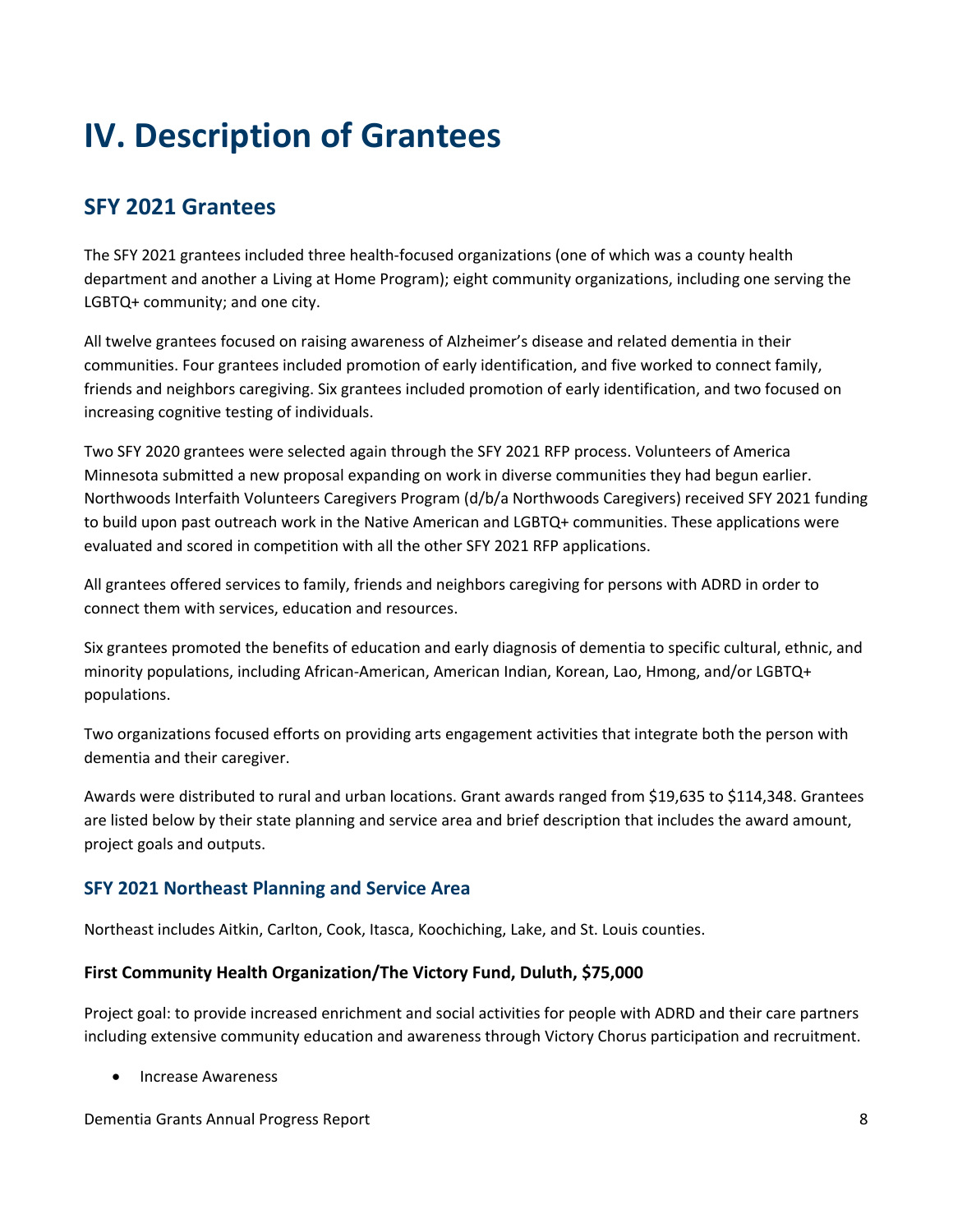- $\circ$  1,158 reached through social media (custom project Facebook page)
- Connect family, friends and neighbors who are caregiving
	- o 3,354 reached through virtual concerts and sing-alongs

*COVID-19 adaptations: Major challenges related to the inability for people to gather together for musical practices, educational presentations, and training. This has also strongly affected the ability to meet with diverse cultural groups and build those relationships. Most of these challenges have been overcome to some extent by the utilization of technology, in particular, Zoom.*

# **Koochiching Aging Options, International Falls, \$33,837**

Project goal: to increase participation in and promote the social and educational benefits of the Memory Café, expand one-on-one assistance of a dementia support specialist, assemble and distribute memory kits, and educate business and schools about dementia through Dementia Friends learning sessions.

- Increase awareness of ADRD
	- o Virtual Dementia Friends module created to replace in-person sessions.
- Connect family, friends and neighbors who are caregiving
	- $\circ$  16 tailored activity kits were created and distributed to caregivers and care recipients
	- o 205 caregivers an reached with telephone reassurance calls and consultations

*COVID-19 Adaptations: Planned Memory Cafés were changed to telephone reassurance by staff for new members while past Café participants were paired into telephone reassurance dyads. Café participants (new and past) showed little interest in participating in virtual Café sessions. A steady stream of new referrals from health and service providers reflected an apparent lag in seeking services due to the pandemic; caregivers and families reported changes in the care recipients' well-being, perhaps exacerbated by the isolation of the pandemic, with an accompanying delay in seeking assistance.*

## **SFY 2021 Central Planning and Service Area**

Central includes Benton, Cass, Chisago, Crow Wing, Isanti, Kanabec, Mille Lacs, Morrison, Pine, Sherburne, Stearns, Todd, Wadena and Wright counties.

# **Wadena County Public Health, Wadena, \$49,257**

Project Goal: to increase awareness of Alzheimer's disease and other dementias and promote screening and early identification through the implementation of a community dementia awareness education plan with professionals and local community members.

- Increase awareness of ADRD\
	- $\circ$  10,000 media impressions coming through regular Facebook post and 4,208 households receiving informational inserts in three community newspapers
- Promote Early Identification
	- o Train 20+ County staff on strategies and tactics for promoting early identification

## Dementia Grants Annual Progress Report 9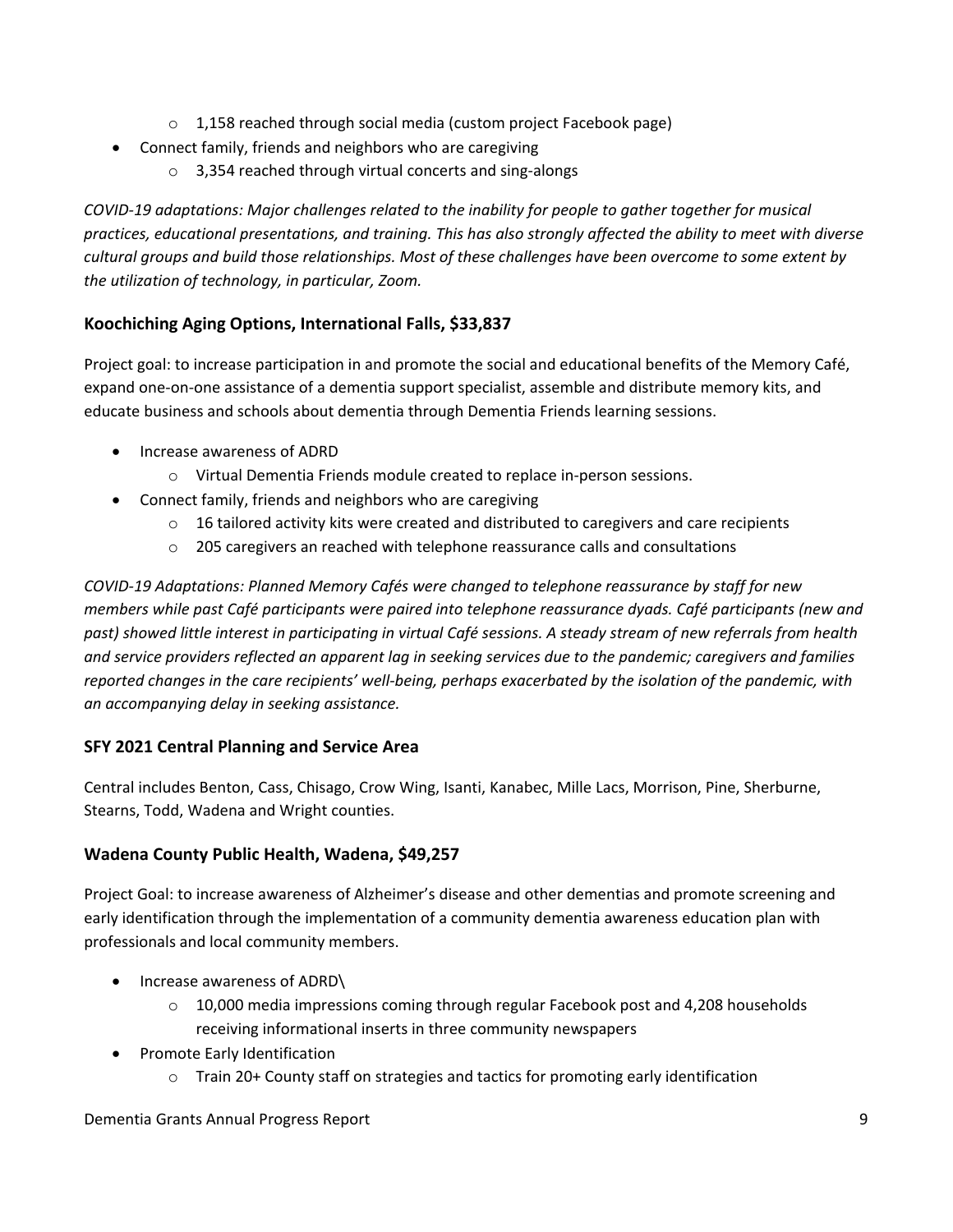*COVID-19 Adaptations: due to the Pandemic, many activities originally envisioned as real time, face-to-face were adapted to online communication and newsletters and community newspaper inserts reaching persons in their homes.*

# <span id="page-9-0"></span>**SFY 2021 Northwest Planning and Service Area**

Northwest includes Becker, Beltrami, Clay, Clearwater, Douglas, Grant, Hubbard, Kittson, Lake of the Woods, Mahnomen, Marshall, Norman, Otter Tail, Pennington, Polk, Pope, Red Lake, Roseau, Stevens, Traverse and Wilkin counties.

# **Living at Home of the Park Rapids Area, Park Rapids, \$49,569**

Project goal: to support and care for those who are struggling with memory loss and support caregivers through Dementia Friends Sessions, Virtual Dementia Tours, a three-day workshop with Teepa Snow's "Positive Approach to Care" program, and six performances of "The Remember Project Dementia Awareness Tour. "

- Increase awareness of ADRD
	- o 1,216 community members, including 864 who viewed performances through "The Remember Project/Dementia Awareness Tour"
- Connect family, friends and neighbors who are caregiving
	- o 233 caregivers and 231 persons with dementia

*COVID-19 Adaptation: Service providers were much more likely than older adults to utilize online or virtual resources. Outside funding was obtained to acquire and distribute I-Pads plus connectivity for one year (with ongoing technical assistance available via phone or in person.)*

# **Northwoods Interfaith Volunteer Caregivers Program d/b/a Northwoods Caregivers, Bemidji, \$114,348**

Project goal: to offer dementia outreach, education and caregiver support to previously underserved and high risk communities and strengthen existing partnerships to expand to serve Clearwater and Lake of the Woods counties, with a focus on Native American and LGBTQ+ communities.

- Increase awareness of ADRD
	- $\circ$  2,230 community members, including Native American members from four tribal nations
	- o 1,000+ views for a LGBTQ+ focused Zoom meeting
- Promote early identification
	- $\circ$  1,134 community members (includes those reached via social media)
- Increase Cognitive Testing
	- o Delivered 10 screenings
- Connect family, friends and neighbors who are caregiving
	- o 535 care consultations and 19 enrolled in evidence-based classes
	- o Eight ongoing monthly support groups (including a new LGBTQ+ group)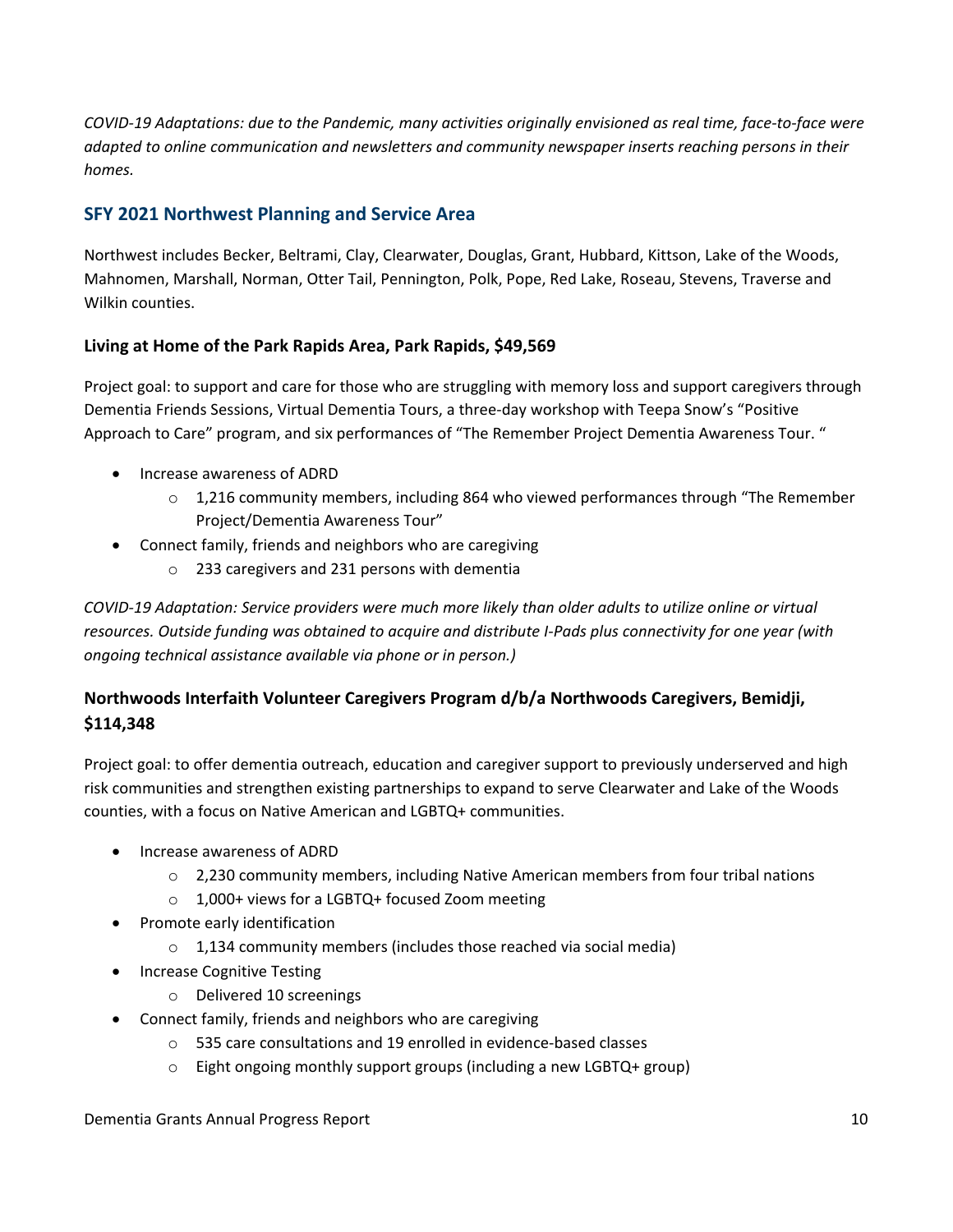*COVID-19 adaptations: Utilizing technology allowed support groups to continue to grow in volume and not be impacted by weather; two evidenced-based classes were held online. The planned Caregiver Conference and Honoring Elder Wisdom Conference were not held due to COVID-19; however, for individual caregiver gift packages were delivered to caregivers attending in 2019.*

# <span id="page-10-0"></span>**SFY 2021 Metropolitan Planning and Service Area**

Includes Anoka, Carver, Dakota, Hennepin, Ramsey, Scott and Washington counties.

## **City of Richfield, Richfield, \$91,740**

Project goal: to increase awareness of Alzheimer's disease through information and education and training on Alzheimer's and dementia for care partners and, as a special focus, target the growing Latinx community to ensure culturally appropriate information and resources are available.

- Increase awareness of ADRD
	- o Created a Richfield Dementia Friends comprehensive brochure and Resource Guide (available in Spanish and English) that outlines the City's resources for supporting dementia awareness
	- o With Trellis, hosted two Dementia Friends Information Sessions in Spanish that reached 600 community members (including Richfield area residents)

*COVID-19 adaptation: COVID disproportionally impacted Richfield's Latinx population. The pandemic also made it impossible to complete filming of "dementia stories" that relied on in-person interviews.* 

## **DARTS, West St. Paul, \$44,550**

Project goal: to increase dementia awareness through community presentations and webinars, to promote early identification through memory screenings using video conferencing technology, and to support caregivers and persons with dementia by increasing the availability of Memory Café meetings, Virtual Dementia Tours and educational webinars.

- Increase awareness of ADRD
	- $\circ$  Reached 165 community members through 10 dementia awareness sessions and Virtual Dementia Tours
- Connect family, friends and neighbors who are caregiving
	- $\circ$  Created three short (3-5 minute) videos for caregivers addressing challenging behaviors and a webinar on brain health and types of dementia now available on demand on DARTS' website

*COVID-19 adaptation: Planned activities around promoting early identification and increasing cognitive testing were mostly paused due to concerns about COVID exposures. A virtual Memory Café was launched via Zoom with a goal of testing out the platform and determining what works well in the virtual platform.*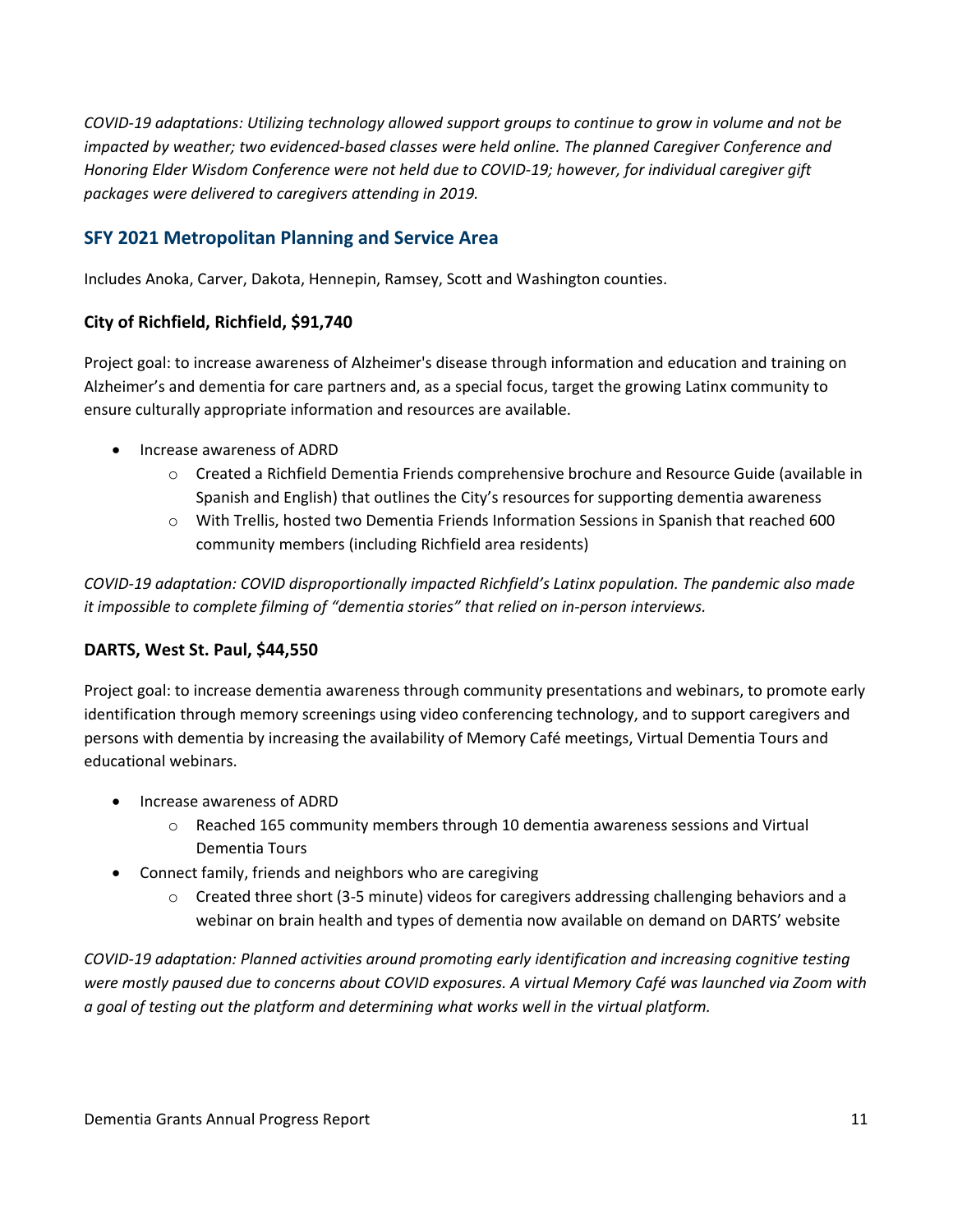# **FamilyMeans, Stillwater, \$77,086**

Project goal: to create a broad, integrated, accessible continuum of support for families experiencing dementia, enhance services to include web-based options, and prioritize awareness and early identification.

- Increase awareness of ADRD
	- o 211 community members
	- o Dementia Friendly at Work virtual presentation created and a new Virtual Reality Lab (EDEN LAB) has been included in webinars, community meetings and trainings
- Promote early identification
	- o Two referral protocols enhanced with major, local health/medical providers
- Connect family, friends and neighbors who are caregiving
	- $\circ$  97 caregivers and care recipients via support groups, group education, and/or Memory Cafes (some of which were adapted for online access)

*COVID-19 adaptations: Memory Café was offered via Zoom dyad weekly for dyads; Shaping Your Tomorrow: Dementia and MCI was also held virtually for the first time. Plans are in place to create short dementia education films featuring our staff that can be used for caregivers or people with dementia, embedded in the agency website or used for trainings and support groups.*

## **Giving Voice Initiative, Bloomington, \$49,864**

Project goal: to increase Alzheimer's disease awareness through public concerts showcasing singers with ADRD and their caregivers and intentional engagement with community organizations representing racial/ethnic minorities, specifically the Latinx and African-American communities.

- Increase Awareness of ADRD
	- o 215 caregivers and 175 care recipients participated in choral activities
	- o 5,518 views of two broadcast concerts
	- o Two partnerships created (one with African American church community and one with wellknown Latinx community organization)

*COVID-19 adaptations: The biggest challenges continued to be related to IT. Operating in a virtual environment is essential due to COVID-19, but has created some challenges for program participants and partners.* 

# **JustUs Health, St. Paul, \$47,320**

Project goal: to promote dementia information and prevention, decrease fear and stigma around dementia, and increase community efforts to respond to ADRD in the LGBTQ+ and HIV-positive communities throughout the state of Minnesota.

- Increase awareness of ADRD
	- o Surveyed diverse group of LGBTQ+ and HIV-positive persons as well as providers statewide to collect input on current understanding of ADRD, fears about it, and approach needed to create videos, website information, and print materials for community members and for providers

Dementia Grants Annual Progress Report 12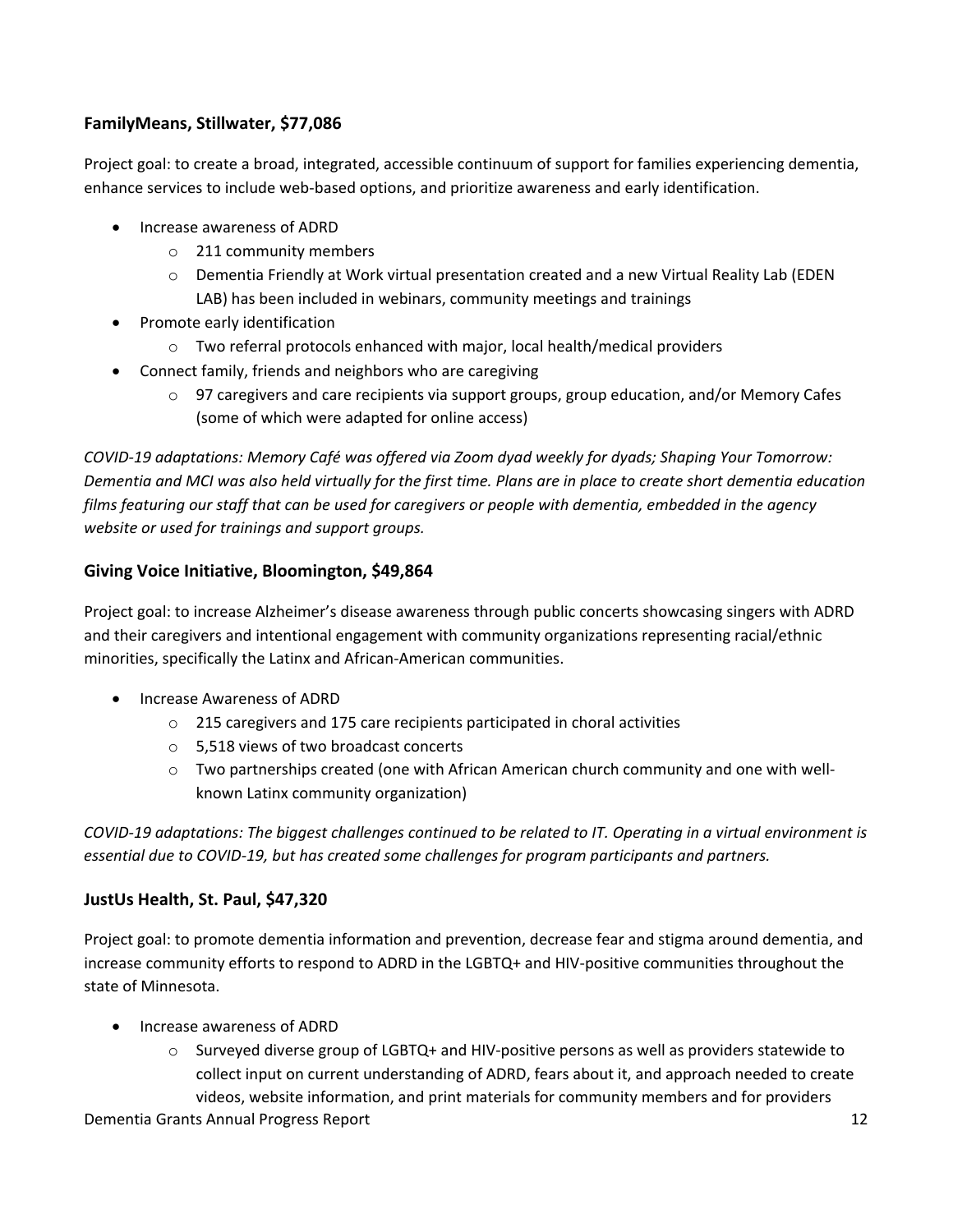- $\circ$  1,000+ social media impressions gathered from initial, web-based statewide media campaign about ADRD in the LGBTQ+ and HIV-positive communities.
- Connect family, friends and neighbors who are caregiving
	- $\circ$  10 family and friend caregivers reached through a caregiver support group created for and staffed by LGBTQ
	- $\circ$  90 participants for resumed monthly luncheon-plus-education series reaching caregivers, persons with ADRD and the larger LGBTQ+ community via remote delivery

*COVID-19 adaptations: due to the pandemic, progress on the comprehensive assessment of the current understanding of ADRD and related opportunities was slower than expected. Fortunately, some programs could be adapted to virtual format – monthly luncheons and LGBTQ+ specific caregiver support group, for example.* 

# **Senior Community Services, Minnetonka, \$19,635**

Project goal: to increase awareness of ADRD by offering Dementia Friends sessions to volunteers and other community members, connect family, friends and neighbors who are caregiving by offering Memory Cafés and accompanying caregiver support groups, and provide education through individual caregiver consultation and group presentations.

- Increase awareness of ADRD
	- o 59 community members
- Connect family, friends and neighbors who are caregiving
	- $\circ$  92 with Memory Café (in person and blended format) and access assistance

*COVID-19 adaptation: A major learning about Memory Cafés in this area during the pandemic is that virtual programing for this service, unlike the Dementia Friends training, was not successful – clients had much difficulty learning or using (Zoom) technology. However, a blended model was successfully used for staffing these meetings. The pandemic has taught* staff and clients in other areas that using a variety of approaches has *distinct advantages.*

# **Volunteers of America Minnesota, Minneapolis, \$89,575**

Project goal: to enhance and expand services that identify, educate and support diverse populations facing the challenges of Alzheimer's disease and related dementia (ADRD) and those that care for them and to advocate for low-wealth clients and communities of color, targeting African American, East African, Hmong and Karen community members.

- Increase awareness of ADRD
	- o 424 partner staff (faith community, high-rises, county staff) trained to work with persons with ADRD or suspected ADRD
- Promote early identification
	- 166 memory screens at St. Paul and Minneapolis Public High-rise sites
- Connect family, friends and neighbors who are caregiving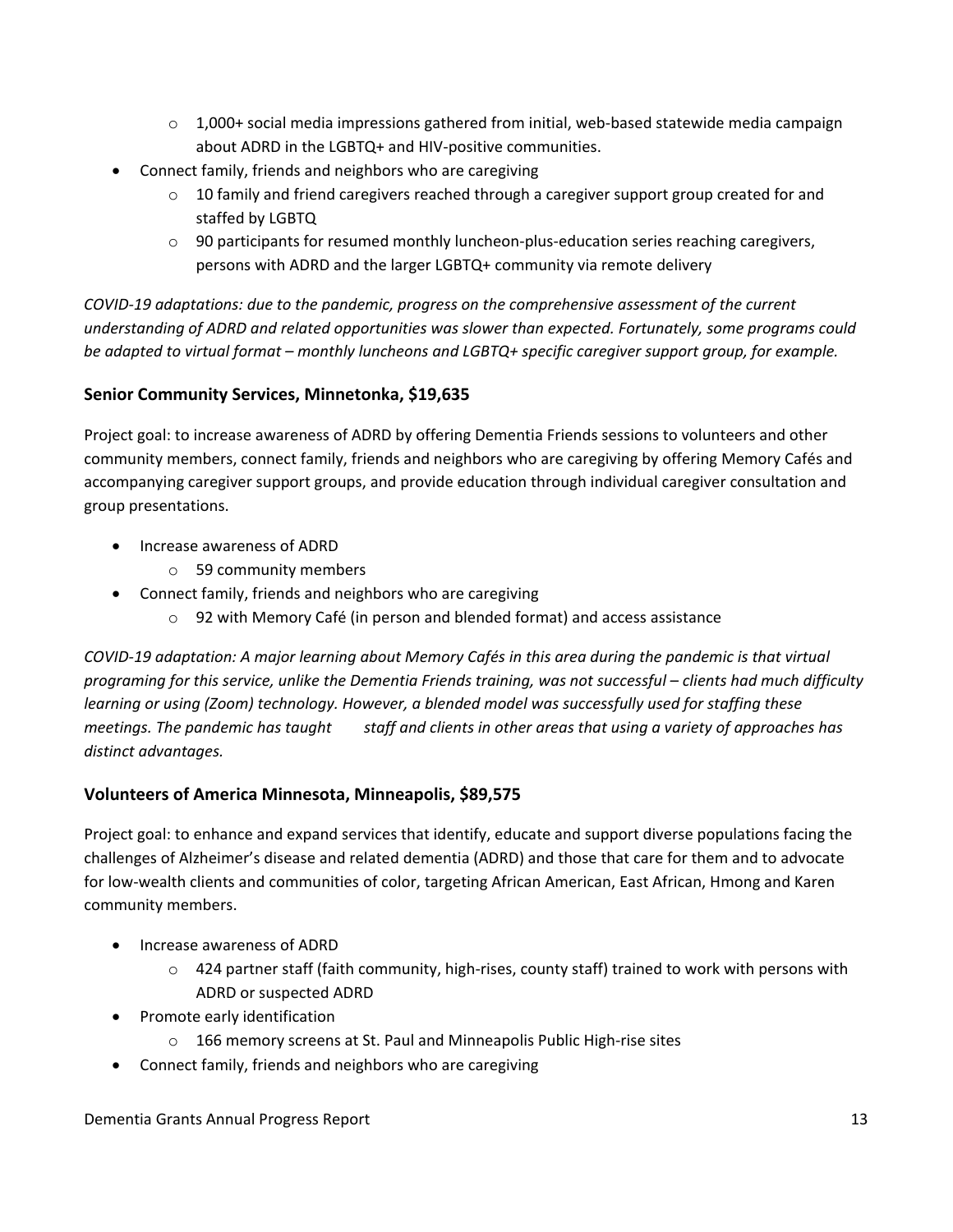$\circ$  1,157 supported through virtual forums addressing community wellness, brain health, and the connections between cultural values and healthy lifestyles.

*COVID-19 adaptations: Because COVID prevented many face to face services, VOA-MN launched a "Caregiver Lending Library" from which caregivers checked tablets out for as long as they need them. Tablets (acquired through an outside grant) were pre-loaded with healthy brain games and resources such as dementia care training, products from Teepa Snow (an occupational therapist with forty years of clinical practice experience). VOA is also making new robotic cat(s) and dog(s) available for check out.* 

*Preparing the senior population to connect virtually instead of the normal face-to-face connection was challenging for most of the populations we serve. Our staff recognized the barrier and began an in-home technical training during the grant period, within COVID-19 safety parameters.*

# <span id="page-13-0"></span>**SFY 2022 Grantees**

The SFY 2022 grantees include ten community organizations, four of which serve culturally-specific groups, and one county historical society.

All eleven grantees are focused on increasing awareness of Alzheimer's disease and other dementias in their communities. Eight grantees are connecting family, friends and neighbors caregiving, with five of these including promotion of early identification as well. Three grantees are working to increase cognitive testing of individuals.

One SFY 2021 grantees (Interfaith Volunteer Caregivers Program d/b/a as Northwoods Caregivers) were was selected again through the SFY 2022 RFP process, submitting a new proposal that builds on previous work. This application was evaluated and scored in competition with all other SFY 2022 applications.

Four grantees are promoting the benefits of education and early diagnosis of dementia to specific cultural, ethnic, and minority populations, including African-American, South Asian, Lao, and East African populations.

Two organizations are focusing efforts on providing arts and culture activities, including a dementia-friendly chorus that includes both the person with dementia and their caregiver and a county historical society that is integrating its historical collections into a "The History Partners Memory Café."

Awards were distributed to rural and urban locations. Grant awards ranged from \$14,927 - \$150,000. Grantees are listed below by their state planning and service area with a brief description that includes award amount, project goals and Quarter 1 activities.

# <span id="page-13-1"></span>**SFY 2022 Northeast Planning and Service Area**

Northeast includes Aitkin, Carlton, Cook, Itasca, Koochiching, Lake, and St. Louis counties.

## **Northwoods Caregivers, Bemidji, \$115,436**

Dementia Grants Annual Progress Report 14 Project goal: to leverage work from previous dementia grants to support outreach for Native Americans and LGBTQ+. It will build upon a growing relationship with Red Lake, White Earth, Leech Lake and Bois Forte nations,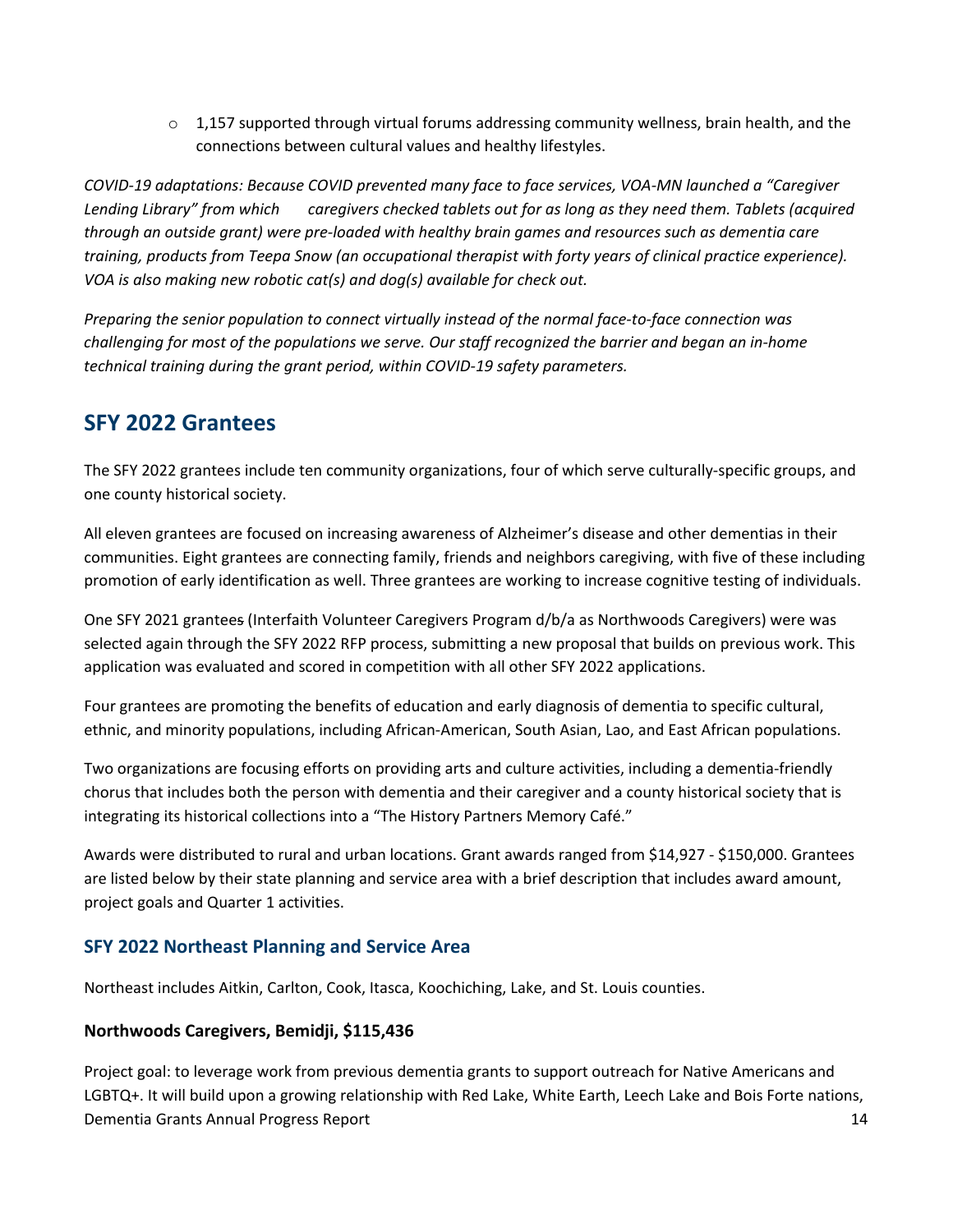to offer dementia outreach, education and caregiver support to previously underserved and high-risk communities.

• Quarter 1 activities included co-hosting Dementia Awareness Week and four booths at rural health fairs and elder events; conducting six evidence-based classes with 40 participants; and offering 47 caregiver consultations.

# <span id="page-14-0"></span>**SFY 2022 Northwest Planning and Service Area**

Northwest includes Becker, Beltrami, Clay, Clearwater, Douglas, Grant, Hubbard, Kittson, Lake of the Woods, Mahnomen, Marshall, Norman, Otter Tail, Pennington, Polk, Pope, Red Lake, Roseau, Stevens, Traverse and Wilkin counties.

## **Lao Advancement Organization of America, Inc., Minneapolis, \$42,615**

Project goal: to increase the knowledge and ability of the Lao community across Minnesota to recognize dementia and access resources; and, for caregivers to maintain their own health and wellbeing while caring for a person living with dementia. In addition to serving the Metro Area, activities will also reach Greater Minnesota communities with substantial Lao populations in three additional service areas (Minnesota River Area Agency on Aging, Central Minnesota Area on Aging, and Dancing Sky Area Agency on Aging).

• Quarter 1 activities encompassed planning education and awareness activities with three greater Minnesota target communities--Mountain Lake, Warroad and Saint Cloud—with sizeable Lao populations.

## **Northwoods Caregivers, Bemidji, \$115,436**

Project goal: to leverage work from previous dementia grants to support outreach for Native Americans and LGBTQ+ communities by building upon a growing relationship with Red Lake, White Earth, Leech Lake and Bois Forte nations to offer dementia outreach, education and caregiver support to these underserved and high-risk communities.

• Quarter 1 activities included co-hosting Dementia Awareness Week and four booths at rural health fairs and elder events; conducting six evidence-based classes with 40 participants; and offering 47 caregiver consultations.

# <span id="page-14-1"></span>**SFY 2022 Central Planning and Service Area**

Central includes Benton, Cass, Chisago, Crow Wing, Isanti, Kanabec, Mille Lacs, Morrison, Pine, Sherburne, Stearns, Todd, Wadena and Wright counties.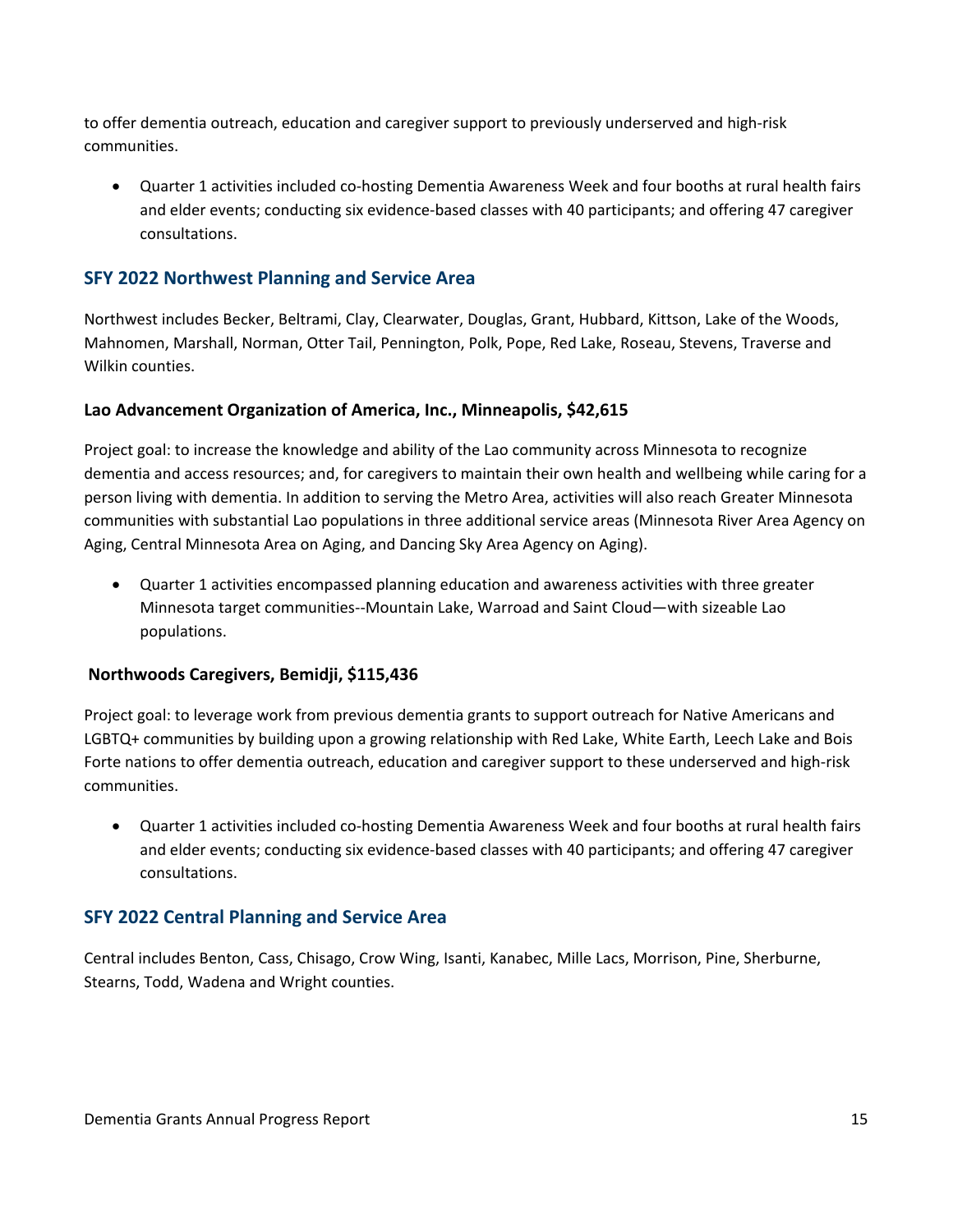# **Central Minnesota Dementia Community Action Network f/k/a Stearns-Benton Medical Society, Sauk Rapids, \$150,000**

Project goal: to establish a community-based Dementia Resource Center (DRC), as stated in the BOLD Infrastructure for Alzheimer's Act of Congress that directs the Centers for Disease Control and Prevention to "establish Alzheimer's and related dementias public health centers of excellence." Activities include creating and promoting a Dementia Resource Directory, building capacity of more primary care physicians to provide more full-spectrum dementia care, and increasing availability and access to dementia care resources for family and friend caregivers.

• Quarter 1 activities included moving into donated space offered by CentraCare Health, hiring a Care Navigator/Educator, refining documentation protocols, and creating an initial version of an online Dementia Resource Directory.

## **Family Pathways, North Branch, \$43,666**

Project goal: to increase community and individual awareness while connecting caregivers and families of persons living with a dementia to education and resources. Activities include in-person and virtual dementiafriends sessions and lunch and learn sessions and Dementia Friends Book Clubs. Counties served include Kanabec, Pine and Mille Lacs.

• Quarter 1 activities include hosting four Dementia Friends sessions that reached 48 community members, including veterans and spouse, and co-sponsoring with Allina Health a Connect to Wellness Class attracting 12 persons.

# **Lao Advancement Organization of America, Inc., Minneapolis, \$42,615**

Project goal: to increase the knowledge and ability of the Lao community across Minnesota to recognize dementia and access resources and help caregivers to maintain their own health and wellbeing while caring for a person living with dementia. In addition to serving the Metro Area, activities will also reach Greater Minnesota communities with substantial Lao populations in three additional service areas (Minnesota River Area Agency on Aging, Central Minnesota Area on Aging, and Dancing Sky Area Agency on Aging).

• Quarter 1 activities encompassed planning education and awareness activities with three greater Minnesota target communities--Mountain Lake, Warroad and Saint Cloud—with sizeable Lao populations.

## **Northwoods Caregivers, Bemidji, \$115,436**

Project goal: to leverage work from previous dementia grants to support outreach for Native Americans and LGBTQ+. It will build upon a growing relationship with Red Lake, White Earth, Leech Lake and Bois Forte nations, to offer dementia outreach, education and caregiver support to previously underserved and high-risk communities.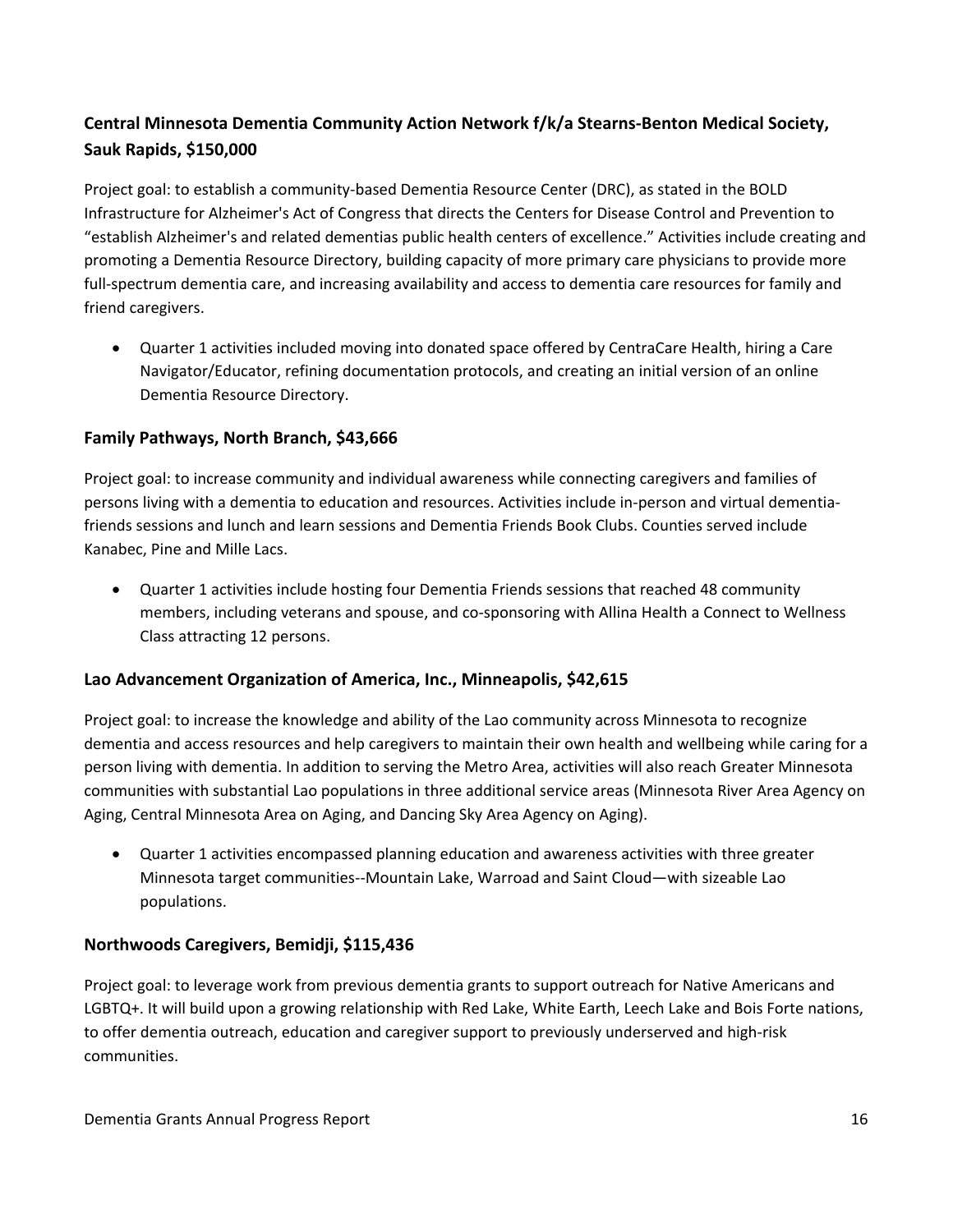• Quarter 1 activities included co-hosting Dementia Awareness Week and four booths at rural health fairs and elder events; conducting six evidence-based classes with 40 participants; and offering 47 caregiver consultations.

# <span id="page-16-0"></span>**SFY 2022 Southwest Planning and Service Area**

Southwest includes Big Stone, Blue Earth, Brown, Chippewa, Cottonwood, Faribault, Jackson, Lac qui Parle, Le Sueur, Lincoln, Lyon, Martin, Murray, Nicollet, Nobles, Pipestone, Redwood, Rock, Sibley, Swift, Waseca, Watonwan and Yellow Medicine Counties.

## **Lao Advancement Organization of America, Inc., Minneapolis, \$42,615**

Project goal: to increase the knowledge and ability of the Lao community across Minnesota to recognize dementia and access resources; and, for caregivers to maintain their own health and wellbeing while caring for a person living with dementia**.** In addition to serving the Metro Area, activities will also reach Greater Minnesota communities with substantial Lao populations in three additional service areas (Minnesota River Area Agency on Aging, Central Minnesota Area on Aging, and Dancing Sky Area Agency on Aging).

• Quarter 1 activities encompassed planning education and awareness activities with three greater Minnesota target communities--Mountain Lake, Warroad and Saint Cloud—with sizeable Lao populations.

## <span id="page-16-1"></span>**SFY 2022 Southeast Minnesota Planning and Service Area**

Southeast includes Dodge, Fillmore, Freeborn, Goodhue, Houston, Mower, Olmsted, Rice, Steele, Wabasha and Winona Counties.

## **Steele County Historical Society, Owatonna, \$15,081**

Project goal: to provide education, services and resources for persons living with dementia and their caregivers to increase awareness and connect family, friends and neighbors to supports and meaningful activities. Using the Society's historical collections as a content resource, staff are creating a first-ever History Partners Memory Cafe program to provide socialization and reduce isolation in a safe environment.

• Quarter 1 activities encompassed creation and county-wide dissemination of a promotional brochure and scheduling of initial program sessions for December.

## **Winona Friendship Center, Winona, \$22,922.**

Project goal: to continue to work toward Greater Winona becoming a Dementia-Friendly Community. Work will focus on addressing known gaps while increasing awareness within the larger Winona community. Key activities include an annual Winona Dementia Friendly Community Week full of outreach and education activities for the area (if feasible, given changing Pandemic conditions.)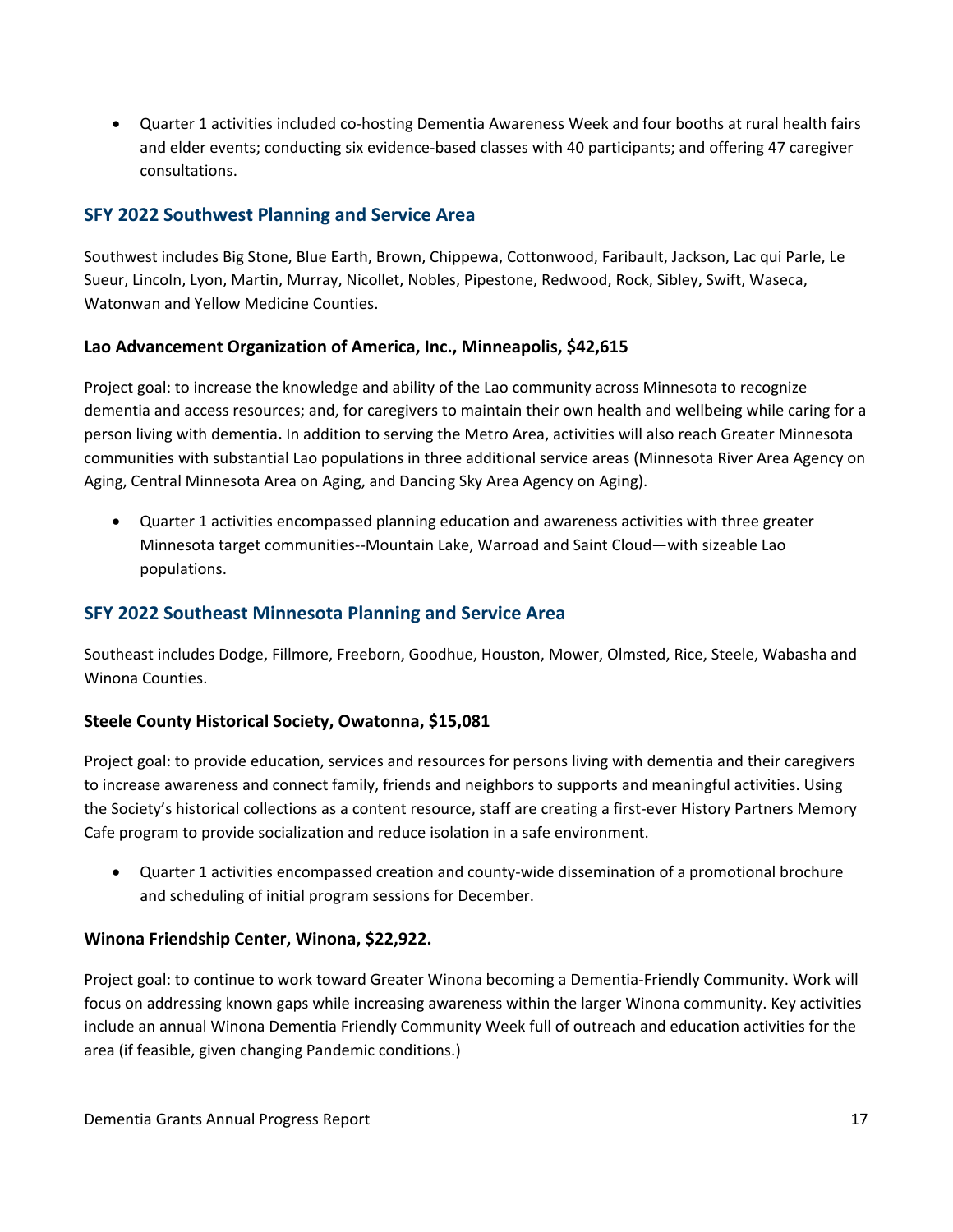• Quarter 1 activities included planning for the project's Longest Day event (scheduled for Saturday, June 18, 2022 as part of Winona Steamboat Days). Work also began on a mobile exhibit that will be placed around the community at selected events.

# <span id="page-17-0"></span>**SFY 2022 Metropolitan Planning and Service Area**

Includes Anoka, Carver, Dakota, Hennepin, Ramsey, Scott and Washington counties.

## **Amherst H. Wilder Foundation, St. Paul, \$43,955**

Project goal: to increase cognitive testing and connect family and friend caregivers to meaningful education, resources, and additional services by leveraging an existing caregiver support and services to include cognitive testing, expanded dementia education and service referrals.

• Quarter 1 activities include creation of promotional materials, finalizing Memoranda of Understanding with the University of Minnesota to provide occupational therapy interns and identified a registered Occupational Therapist to oversee occupational therapy interns.

## **Action for East African People, Bloomington, \$97,408**

Project goal: leveraging our role as a community health clinic to provide dementia services to immigrant communities, increasing awareness and promoting early identification. Key activities include creation and distribution of short, informative videos (dual English and Somali or Amharic) distributed on local/regional and national Somali-owned YouTube and broadcast channels and hosted on the organization's website.

• Quarter 1 activities include refining a media plan and identifying prospective experts to interview on medical aspects of dementia for planned videos.

## **Lao Advancement Organization of America, Inc., Minneapolis, \$42,615**

Project goal: to increase the knowledge and ability of Lao community across the state to recognize dementia and access resources and for caregivers to maintain their own health and wellbeing while caring for a person living with dementia. In addition to serving the Metro Area, activities and outreach will focus on Greater Minnesota communities with substantial Lao population (Mountain Lake, Worthington; St Cloud; and Warroad).

• Quarter 1 activities encompassed planning education and awareness activities with three greater Minnesota target communities with sizeable Lao populations.

## **North East Seniors for Better Living, St. Paul, \$14,927**

Project goal: to distribute educational literature about dementia in their community and offer an education series providing individual personal support to persons living with dementia and their caregivers. Key outreach targets include congregate housing sites, libraries, and other public venues. Sessions will be recorded for virtual viewing.